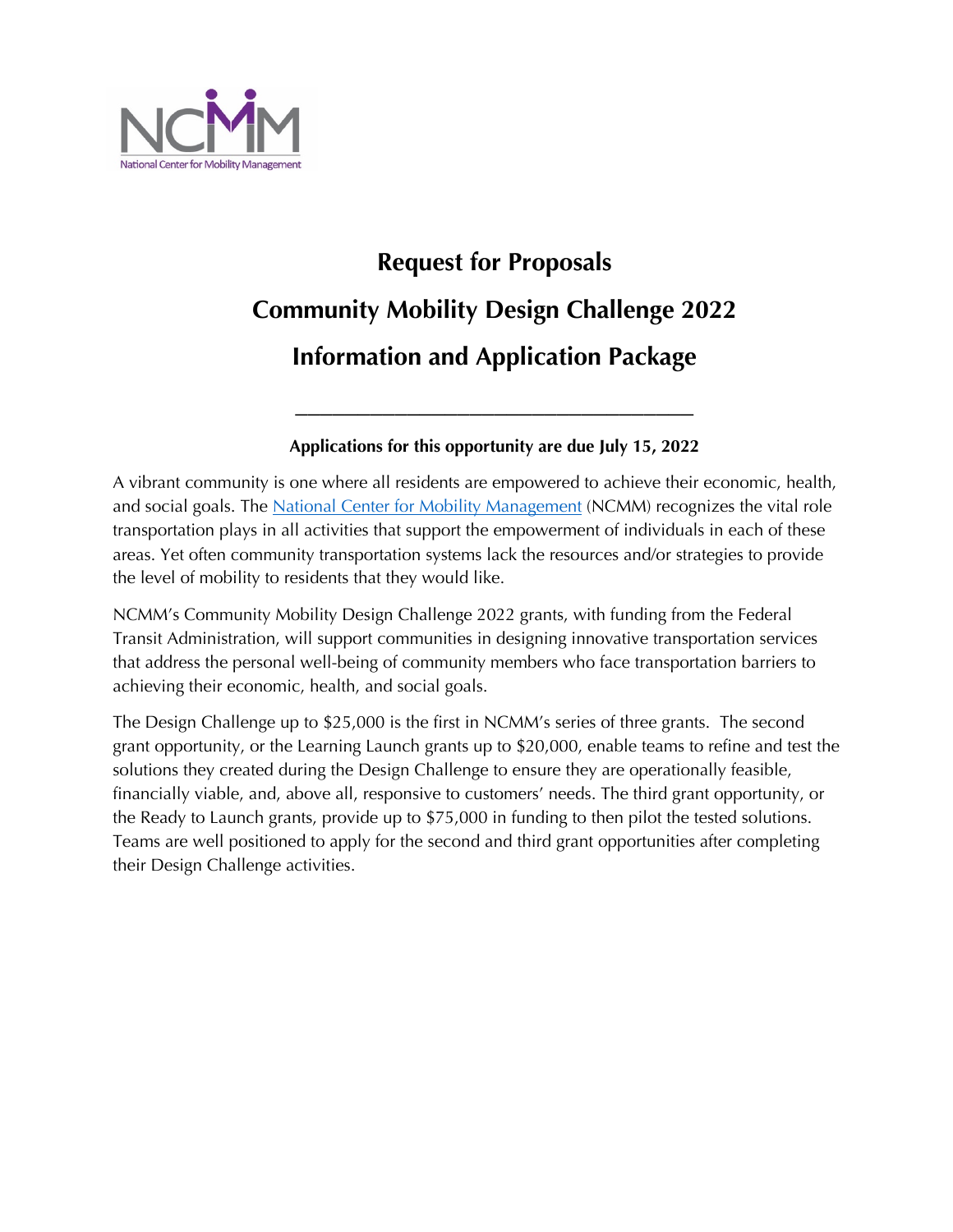# Table of Contents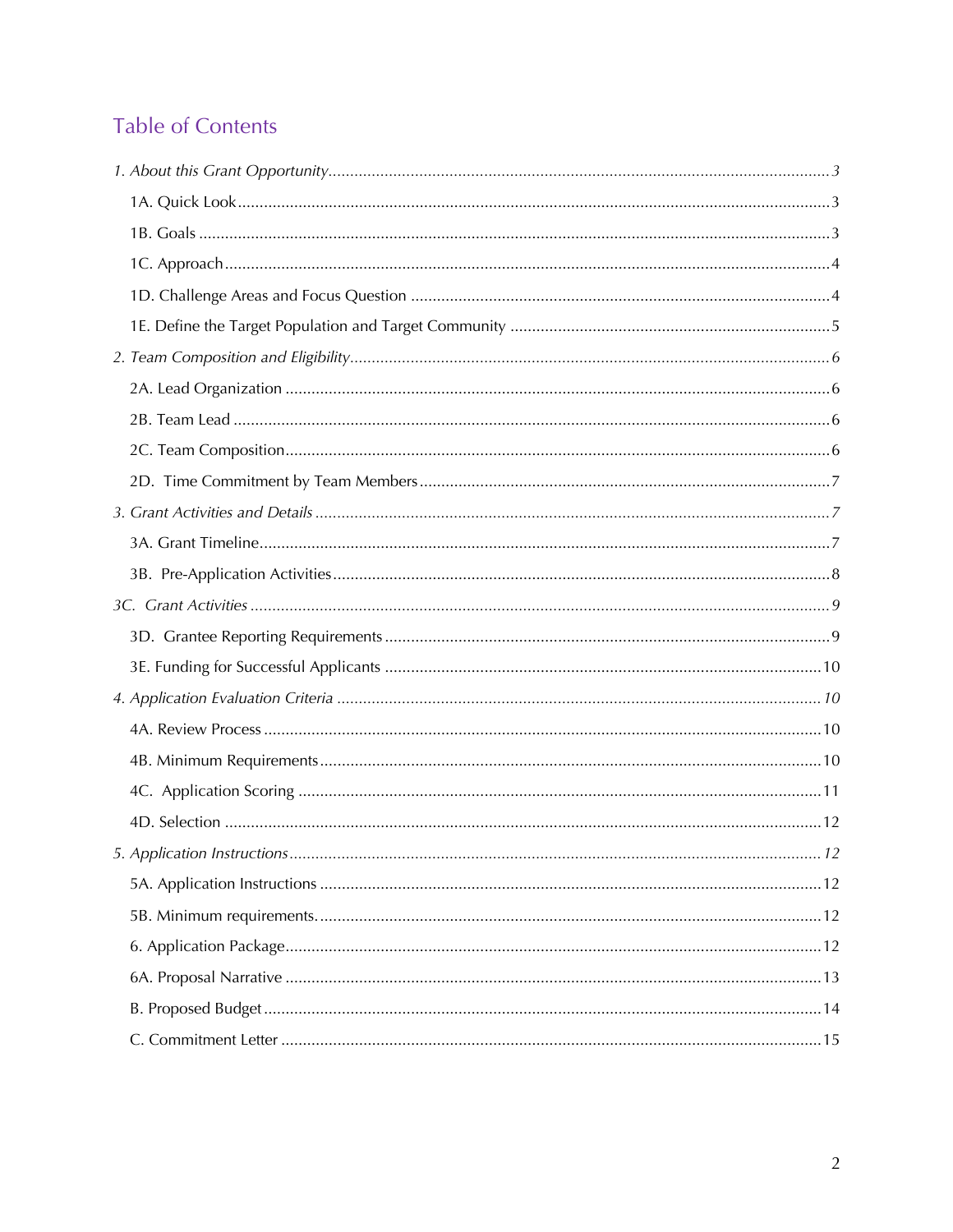# **1. About this Grant Opportunity**

#### **1A. Quick Look**

#### **Who is eligible?**

The applicant organization must be a nonprofit organization or a government agency that is able to receive, or be a subrecipient of, federal funding. Teams who have previously received an NCMM Design Challenge grant are not eligible to apply for this opportunity.

#### **Do we need to suggest a solution in our application?**

No, in fact in your application, please do **NOT** suggest a specific solution for this opportunity. Instead, during the human-centered design process used with this grant, we will work with you to analyze your community's needs and create a solution that you know will respond to and be used by customers.

#### **What is the application deadline?**

July 15, 2022

#### **How much funding and support will we receive?**

Up to \$25,000 plus intensive technical assistance throughout the grant

#### **How many grants will be awarded?**

NCMM plans to select four communities.

#### **1B. Goals**

The goal of the NCMM Community Mobility Design Challenge 2022 is to enable multisector community teams to develop promising mobility solutions that are inspired and informed by the results of community research. Communities should be entering the Design Challenge with a clear, well-researched understanding of the needs in their community, *not a proposed solution*. Once the work of this Design Challenge 2022 is complete, teams will have designed a solution and determined its feasibility, potential effectiveness, and financial sustainability.

The goal of Design Challenge 2022 is to

• Support communities in creating mobility solutions for community members who face transportation barriers in advancing their personal well-being. Teams will address underserved populations that currently do not have access to equitable transportation because of income or minority status, location, time of travel, a preexisting condition, or other reason.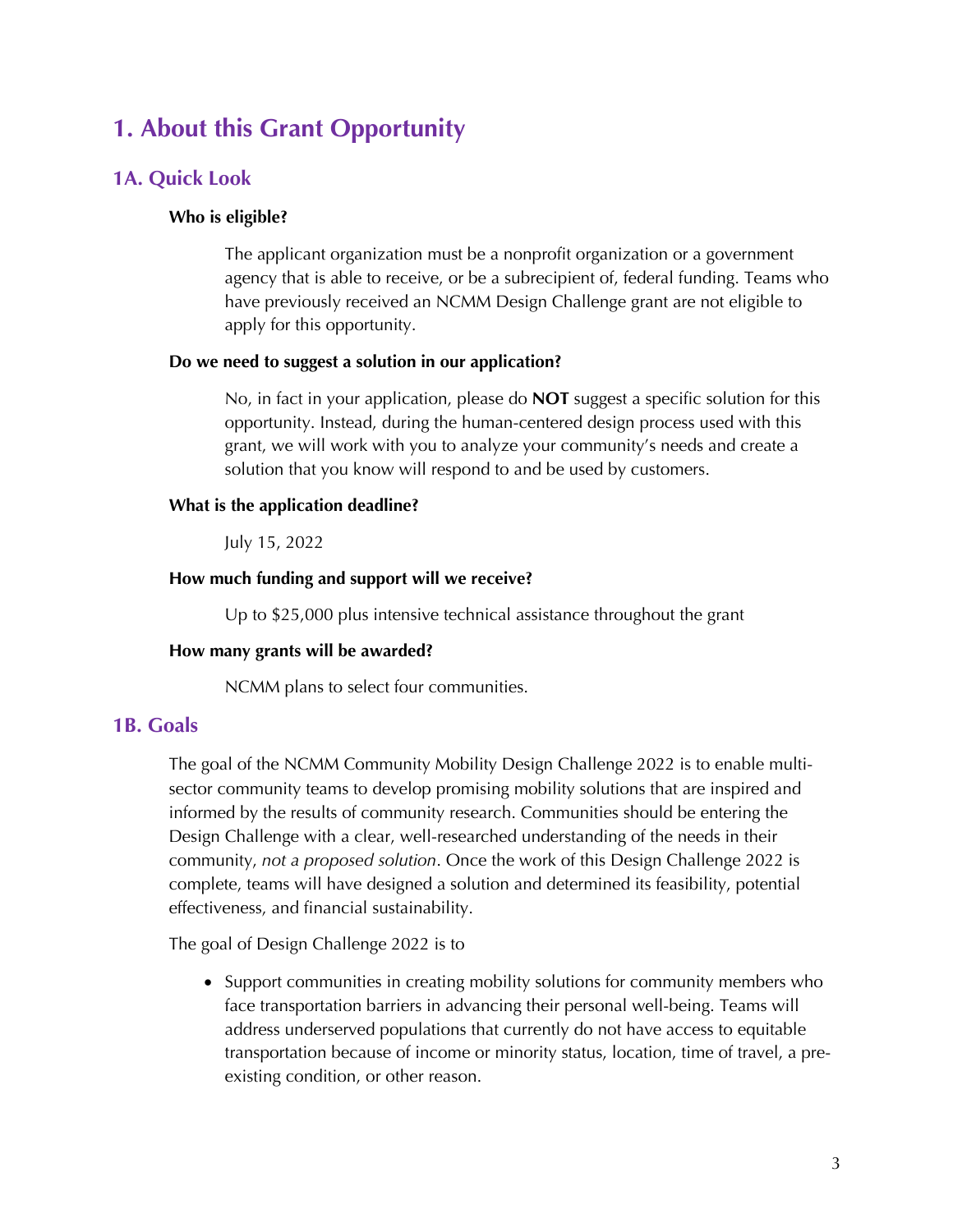- Support the development of cross-sector partnerships that work together on transportation solutions for the community that benefit both customers and the agencies/organizations who serve them.
- Prepare communities to apply for future funding opportunities to implement community transportation solutions, such as federal transit funding, NCMM funding, and other types of federal, state, and local funding.

# **1C. Approach**

For the Design Challenge 2022, applicant teams will use several activities and tools from the human-centered design approach to create a sustainable, customer-responsive solution to a transportation issue in their communities. Human-centered design is grounded in the exploration of a problem from multiple customers' perspectives. For the purposes of the Design Challenge 2022, "customers" will include community members who face transportation barriers in advancing their personal well-being as well as other stakeholders whose services to the community are impacted by a lack of transportation resources (e.g., human service agencies) or who can impact the availability of transportation (e.g., funders, community partners).

The human-centered design approach values consideration of a wide range of innovative solutions, as well as the testing and iterating of those solutions. This approach can be divided into these phases:

- Phase 1: Examining the question and planning the research
- Phase 2: Conducting the research and uncovering insights
- Phase 3: Generating ideas and concepts for prospective solutions
- Phase 4: Testing assumptions about the prospective solutions

Teams will receive training, facilitation, and direct technical assistance throughout the project for the effective use of this approach. Applicant teams are encouraged to learn more about human-centered design through the National Center for Mobility Management's free Creating Innovative Transportation Solutions e-learning course.

#### **1D. Challenge Areas and Focus Question**

#### Challenge Area

Each team will indicate in its application which of the challenge areas listed below it has chosen. Examples of each have been given, but these are in no way intended to limit a community's interpretation of a challenge area; in fact, these challenge areas are intentionally broad to allow communities to match their project with one of their top priorities.

"Our team will address community members who face transportation barriers in advancing their personal well-being as they attempt to . . . [choose one area from the four options below]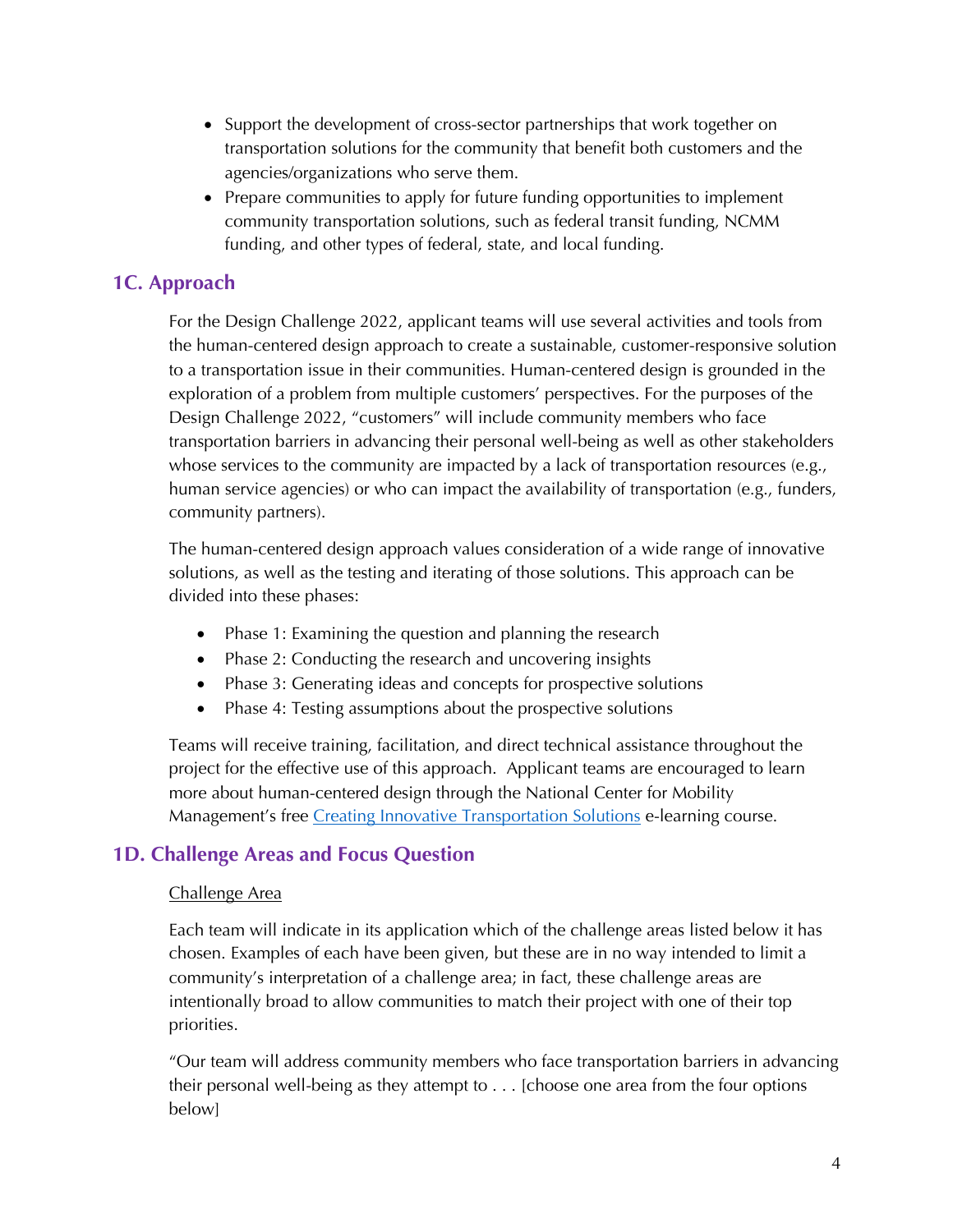- 1. Access economic opportunity (e.g., training, education, jobs)
- 2. Access health-care–related destinations
- 3. Access community and peer support opportunities (e.g., substance use peer recovery groups, behavioral health peer groups)
- 4. Address social determinants of health (https://health.gov/healthypeople/objectivesand-data/social-determinants-health)

#### Focus Question

Teams will also be asked to create a one-sentence focus question on their issue. The focus question should clearly and succinctly outline the specific opportunity the applicant is looking to address within the chosen challenge area. The focus question should be more specific than just a re-statement of the team's challenge area and should reflect the target population, the target community, and the specific problem to be addressed (e.g., "How can we improve access to behavioral health services for Medicaid-eligible residents in El Paso County?"). The focus question should also be narrow enough in scope and specific enough that it provides the team with a direction for research and potential action.

# **1E. Define the Target Population and Target Community**

#### Target Population

Applicant teams will choose a specific target population of community members who face transportation barriers in advancing their personal well-being. Teams will address underserved populations that currently do not have access to equitable transportation because of income status, minority status, location, a pre-existing condition, time of travel, or other reason. Teams are encouraged to be as specific as possible in defining their target population; as applicable, include information about age, disability status, ethnicity, and income status, as well as how the target population's needs relate to the chosen challenge area.

#### Community

Teams will also define the "community" they will be addressing. "Community" may include, but not be limited to, a formal or informally defined region, tribal nation, multicounty region, single county, city/town, neighborhood, or corridor. Note that the chosen community should present a manageable scope for the project. Applicants should take into consideration the feasibility of gathering representative primary data (interviews, observations) and defining how their solution would have a measurable impact in that community; for very large geographic areas (e.g., states), this may be more difficult, thus a statewide project is not optimal for the Design Challenge opportunity.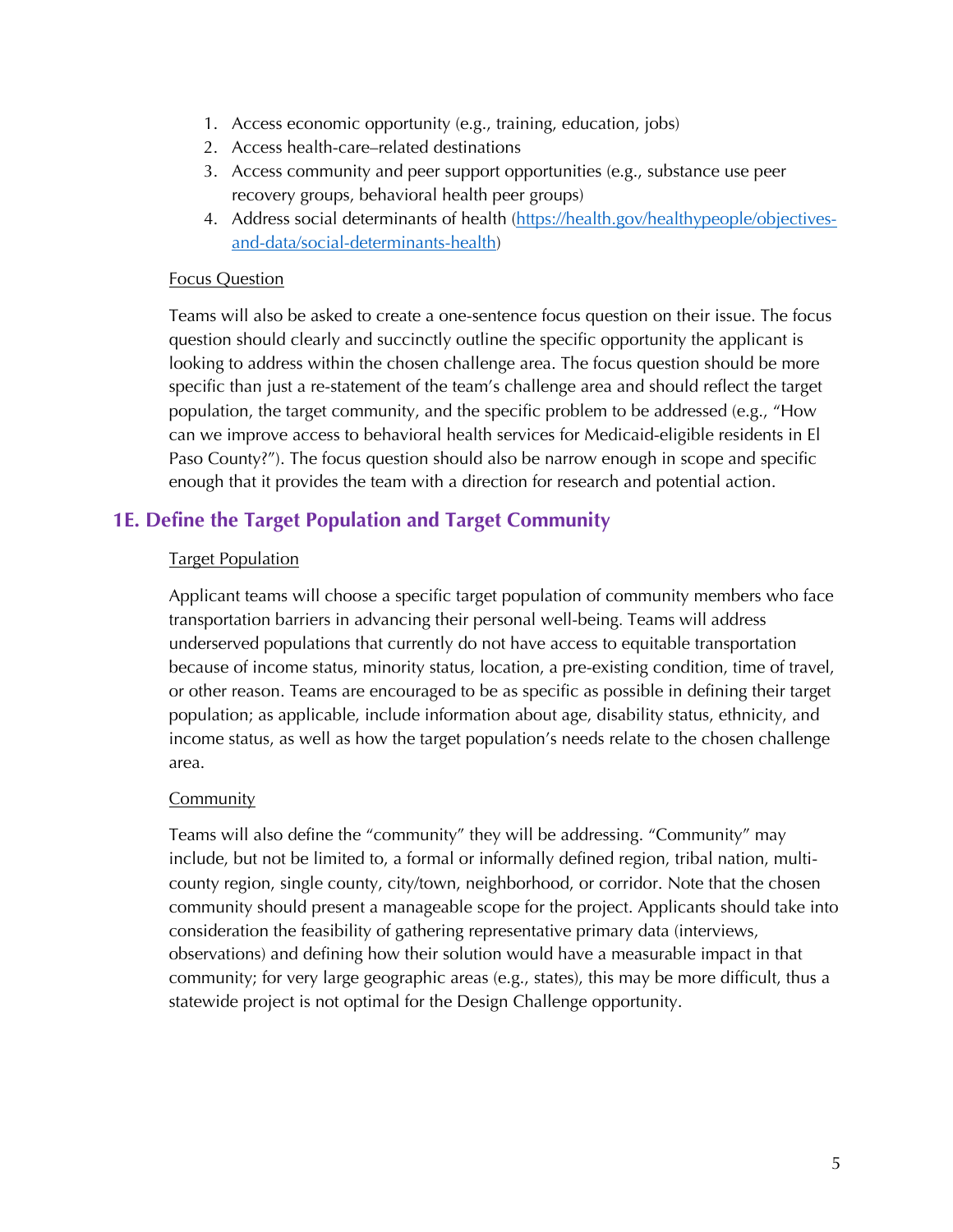# **2. Team Composition and Eligibility**

#### **2A. Lead Organization**

The lead organization will submit the application on behalf of its multi-sector community team and, if selected, will ensure the timely completion of all grant activities and requirements.

Lead organizations must be eligible recipients or subrecipients for Federal Transit Administration (FTA) funds under 49 U.S.C. Sections 5307, 5310, or 5311. Eligible subrecipients include state or local government authorities, nonprofit organizations, and operators of public transportation. The applicant must have the capacity to successfully execute the project, and its partners should have the capacity to execute their roles successfully. The applicant should have no outstanding legal, technical, or financial issues that would make this a high-risk project. In the application, the lead organization and its partners must indicate that they have the capacity to successfully execute the project.

Lead organizations must be registered in the federal System for Award Management database (https://www.sam.gov/SAM/pages/public/index.jsf) and provide their DUNS number or unique entity identifier (UEI) with their application.

#### **2B. Team Lead**

The team lead must be a staff member of the lead organization. The team lead will convene the team and maintain the team's momentum during the duration of the project, as well as serve as the main point of contact with NCMM staff. All teams are encouraged to have a colead from another organization. In particular, if the lead organization is not a transportation entity, we encourage the inclusion of a co-lead who is a transportation professional.

# **2C. Team Composition**

The team must consist of a multi-sector partnership, with membership drawn from organizations most relevant to the focus question the team will address. Each team should have a minimum of five and a maximum of ten members from a diverse group of partner organizations.

At a minimum, you team must be comprised of:

- At least one transportation professional (e.g., public transportation provider of bus, van, vanpool, carpool, or bike-sharing services; mobility manager; transportation management association; volunteer transportation program; rideshare coordinator; transportation planner)
- At least one individual customer from the target population (e.g., end user)
- At least two members drawn from community-based organizations relevant to the mobility challenge to be addressed. For example, applicants proposing to improve mobility access for individuals seeking access to peer support groups must include a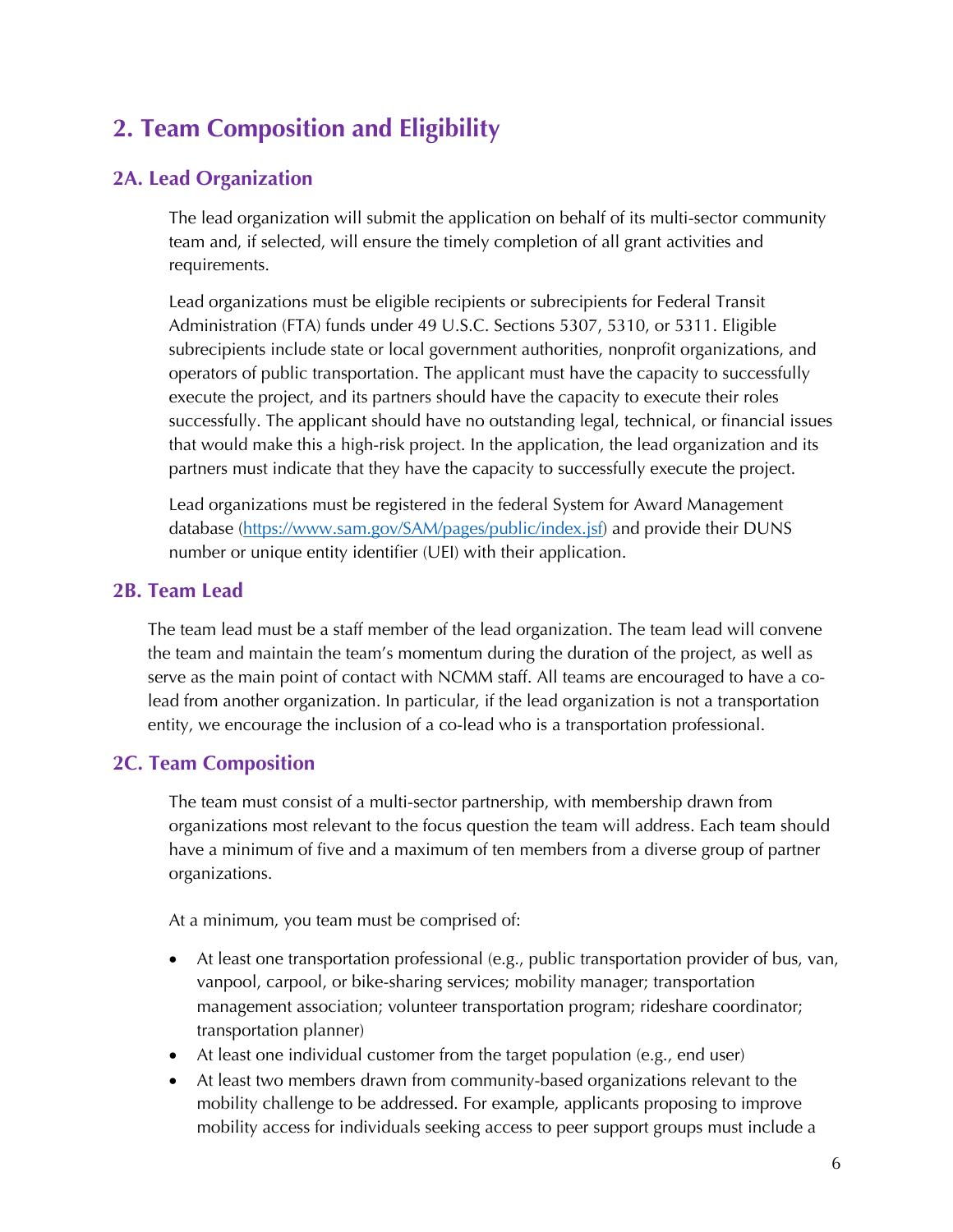representative from a related provider or case management organization; likewise, applicants proposing to improve access to healthy food must include a representative from a food access program.

*Additional team members* may be drawn from the following:

- Case management services (e.g., social worker, care coordinator, community health worker, education advisor)
- Local advocates
- Local elected or public agency officials
- City or county departments
- Technology sector
- Others who would round out the team's experience, network, and skills

#### **2D. Time Commitment by Team Members**

Teams should expect to make a significant time contribution to this project. The payoff is that the teams will emerge with a solution to their identified challenge that is closely tied to the community, is positioned well for future funding, and has a high potential for success. The following is an estimate of the time commitment:

Pre-application

• Attending the pre-application webinar, gathering the team, choosing the focus area, creating the challenge question, and gathering data on community needs to include in the application – 5 hours (each team member)

After application acceptance

- Conducting primary research (interviews and observations) 5 hours (each team member)
- Attending in-person "sensemaking" workshop to understand the data 8 hours (each team member)
- Attending in-person "idea generation" workshop to develop prospective solutions  $-8$ hours (each team member)
- Testing assumptions embedded in the prospective solutions 20-40 hours across all team members
- Preparing a project plan and project pitch for the chosen solution 20 hours across all team members

# **3. Grant Activities and Details**

# **3A. Grant Timeline**

| June 15 | Request for proposals (RFP) announced         |
|---------|-----------------------------------------------|
| June 23 | Webinar for potential applicants (1:00 PM ET) |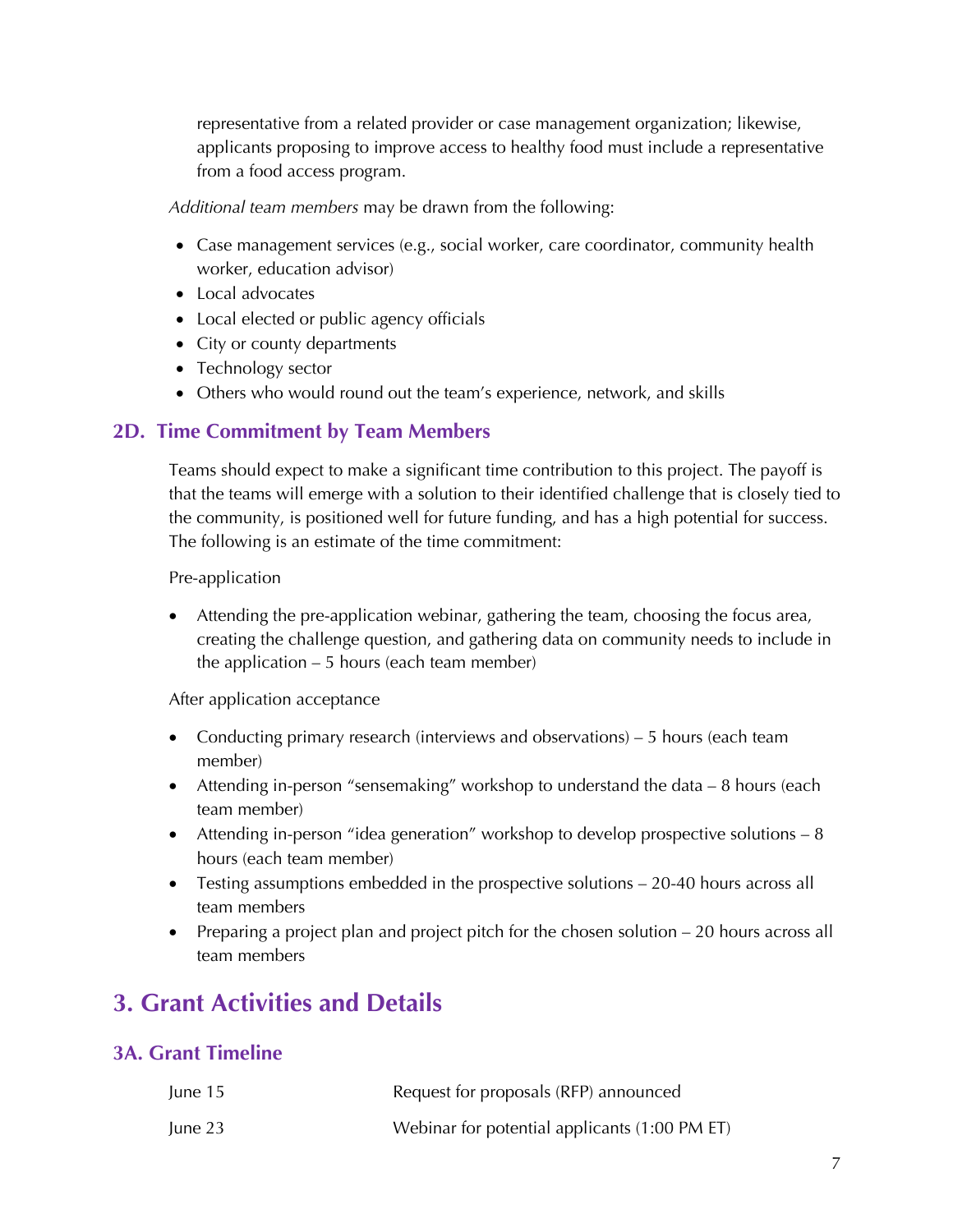| July $15$       | Applications due by 11:59 pm ET |  |
|-----------------|---------------------------------|--|
| Early September | Accepted applicants notified    |  |
| February 2023   | Projects completed              |  |

# **3B. Pre-Application Activities**

Before submitting an application, team members will complete the following activities:

- Assemble a coalition (see 2C)
- Choose a challenge area (see 1D)
- Create a focus question (see 1D)
- Identify needed primary research. As a team, identify the types of primary research (e.g., interviews, observations, other original research) needed to gain a deep understanding of the experience of the target population and those organizations that serve them. The direction of the research should be informed by the focus question. Applicants are asked to describe who they would interview and or observe, naming the type and number of end users as well as the name and number of stakeholder agencies/organizations as well as the position title of individuals from those agencies/organizations; specific names are not necessary. NCMM will assist with conducting the primary research during the grant.
- Identify secondary research applicable to the focus question. Applicants will be asked to summarize data from existing secondary research. They should also identify additional secondary research (e.g., Census data, community assessment, surveys, reports, studies, and other data sources) to be attached to the application.
- Attend pre-application webinar. Team lead(s) (and preferably other team members) will participate in a pre-application webinar conducted by NCMM. We will cover the key activities of the grant, review the application process, and discuss key elements of human-centered design. Register here https://us02web.zoom.us/webinar/register/WN\_-LKBQjzWRFuXekBSXSFZKQ.

Questions during the application period can be addressed to William Reckley, reckley@ctaa.org; answers will be posted on the NCMM website, www.nc4mm.org/design-challenge-2022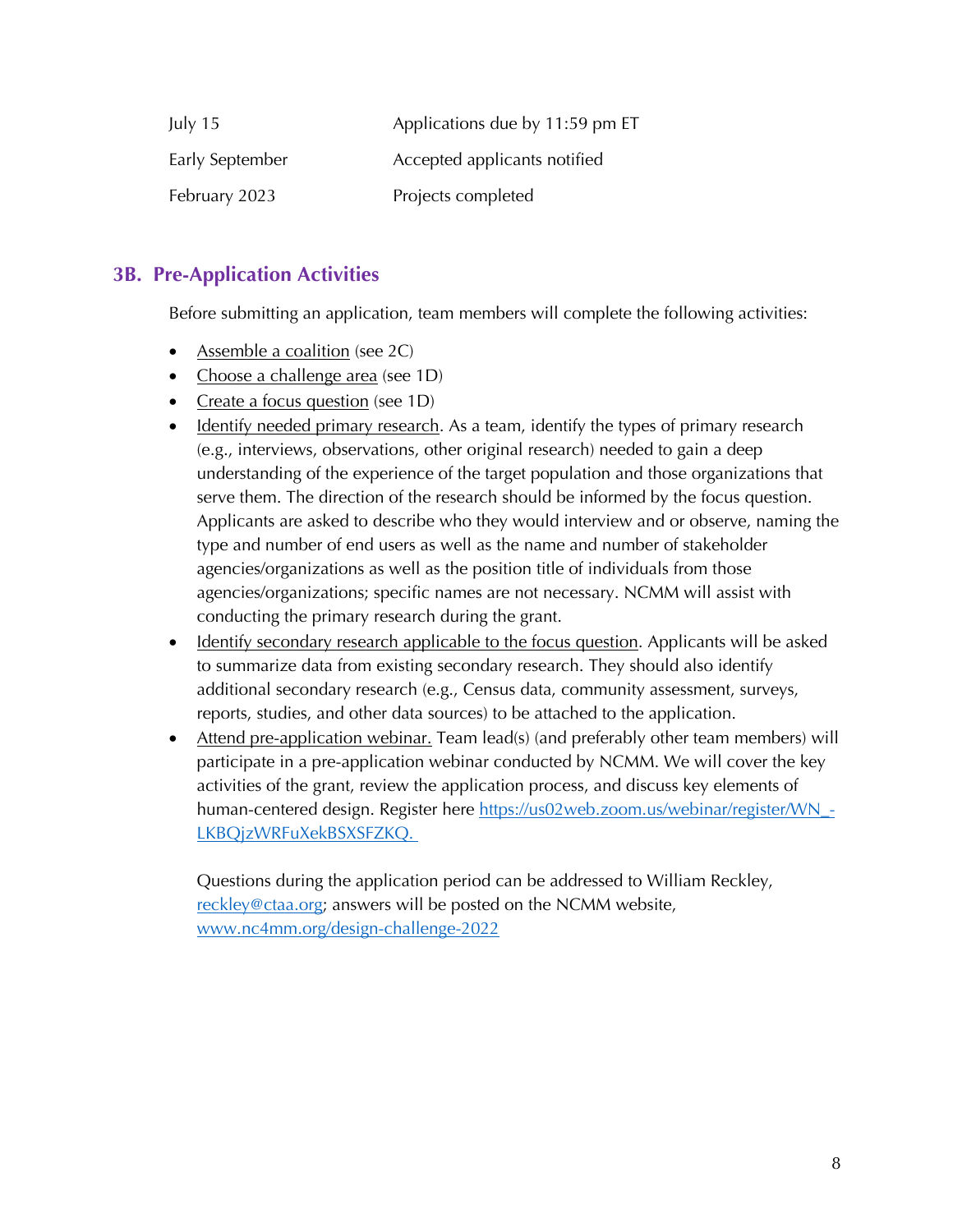# 3C. Grant Activities

Accepted grantees will be paired with an NCMM facilitator, who will conduct the inperson activities and host monthly phone calls with the team. NCMM will also host periodic all-team webinars.

The grant activities will take place over approximately 8 months. The following are key milestones in the teams' projects:

- Month 1. Implementing contract with NCMM and planning primary research and planning primary research (with help from NCMM).
- Month 2. Conducting primary research and gathering additional secondary data. The team's activities will kick off with community interviews/observations. NCMM will provide guidance on how to conduct this research, and in some instances, take part in the research. Additional needed secondary data that emerge as what is learned during the primary research, will also be gathered.
- Month 3. Sensemaking session. The team's NCMM facilitator will conduct an on-site, one-day "sensemaking" session, in which the team explores the data it gathered, discusses insights from the research phase, and develops conditions that a solution must meet to be successful. These conditions become the team's "design criteria" for the rest of the phases of the grant.
- Month 3. Idea generation session. The team's NCMM facilitator will conduct an onsite, one-day "idea generation" session using the team's design criteria, culminating in the team's development of 2-3 concepts for prospective solutions. The facilitator will also help the team plan how it will test their assumptions embedded in those concepts.
- Months 3-4. Fine-tuning solution concepts
- Months 5-6. Assumption testing. Teams will begin to vet each concept by identifying and testing the make-or-break assumptions it has in three areas: 1) customer desirability, 2) operational feasibility, and 3) financial viability. Based on findings in the assumption-testing phase, teams will modify their concepts for solutions and eventually narrow down to the most promising concept.
- Month 6. Planning and presenting team pitch. Teams will develop a project pitch describing their journey as they developed the solution.

# **3D. Grantee Reporting Requirements**

Applicants must commit to implementing, tracking, and reporting on their learning about their proposed concepts and the application of the human-centered design process through the following activities:

• Monthly reports. Teams will complete a short report every month to accompany their reimbursement requests. Templates will be provided.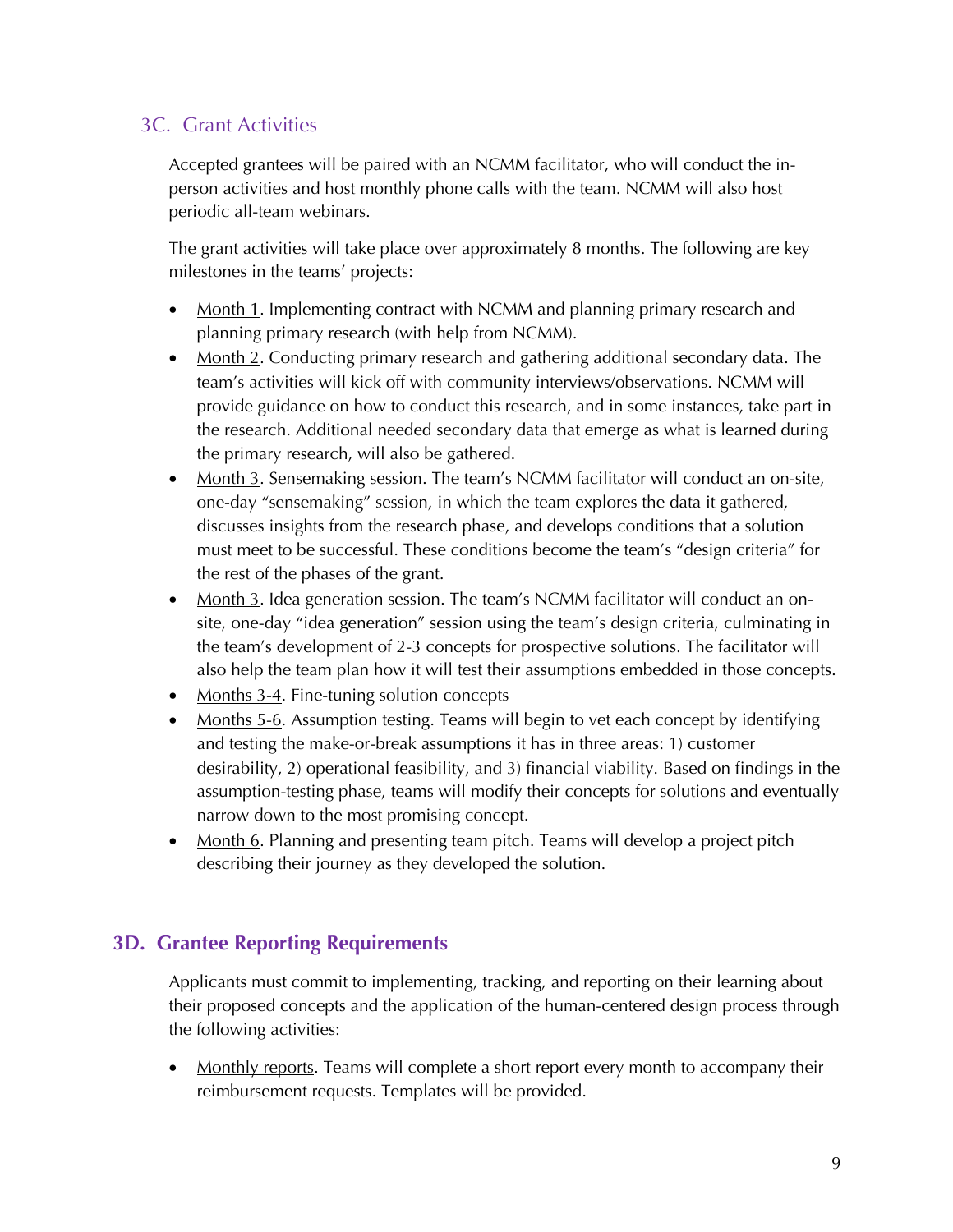- Monthly activities. Teams will participate in monthly phone calls with their NCMM facilitator, as well as participate in periodic webinars hosted by NCMM.
- Presentation of team's journey in developing the chosen solution (team pitch)
- Completion of post-grant survey
- Participation in post-grant interview with NCMM's evaluator

# **3E. Funding for Successful Applicants**

Each of the four chosen teams will receive up to \$25,000, to be paid to the lead organization. Grant activities that can be funded include the following:

- Stipends to cover costs of team member participation, including time and travel for participatory design/co-design sessions, additional research with individuals, stakeholder meetings, and other post-application data-gathering activities
- Personnel costs related to project activities
- Expenses related to convening the team and/or larger groups of partners
- Development of prototypes, or low-cost visual representations of concepts, to share with partners and customers. This activity may include the cost of consultants and vendors, such as graphic designers and artists. The funds cannot be used for marketing purposes.
- Production of the final presentation for the team pitch session

Note that the funds **cannot be used to purchase consultant services** to fully implement the work of the Design Challenge project; applications that propose such a use of funding will not be selected. There is no substitute for the knowledge and experience team members gain when they work together to solve issues of mutual importance. Consultants can be used for activities such as conducting secondary research and creating visual prototypes of potential concepts.

# **4. Application Evaluation Criteria**

# **4A. Review Process**

- Screening. All applications received will be screened to determine that the minimum requirements noted below have been met. Only those applications that meet the minimum requirements will be forwarded for review.
- Review Process. Applications will be assessed by a review committee, drawn primarily from outside reviewers with relevant expertise. NCMM will submit for funding projects that received the highest recommendations by its review committee. NCMM will also strive to ensure diversity among the chosen applicants. All final decisions for which applicants will be funded will be made by the Federal Transit Administration.

# **4B. Screening Requirements**

In order to be considered, applications must meet the following criteria: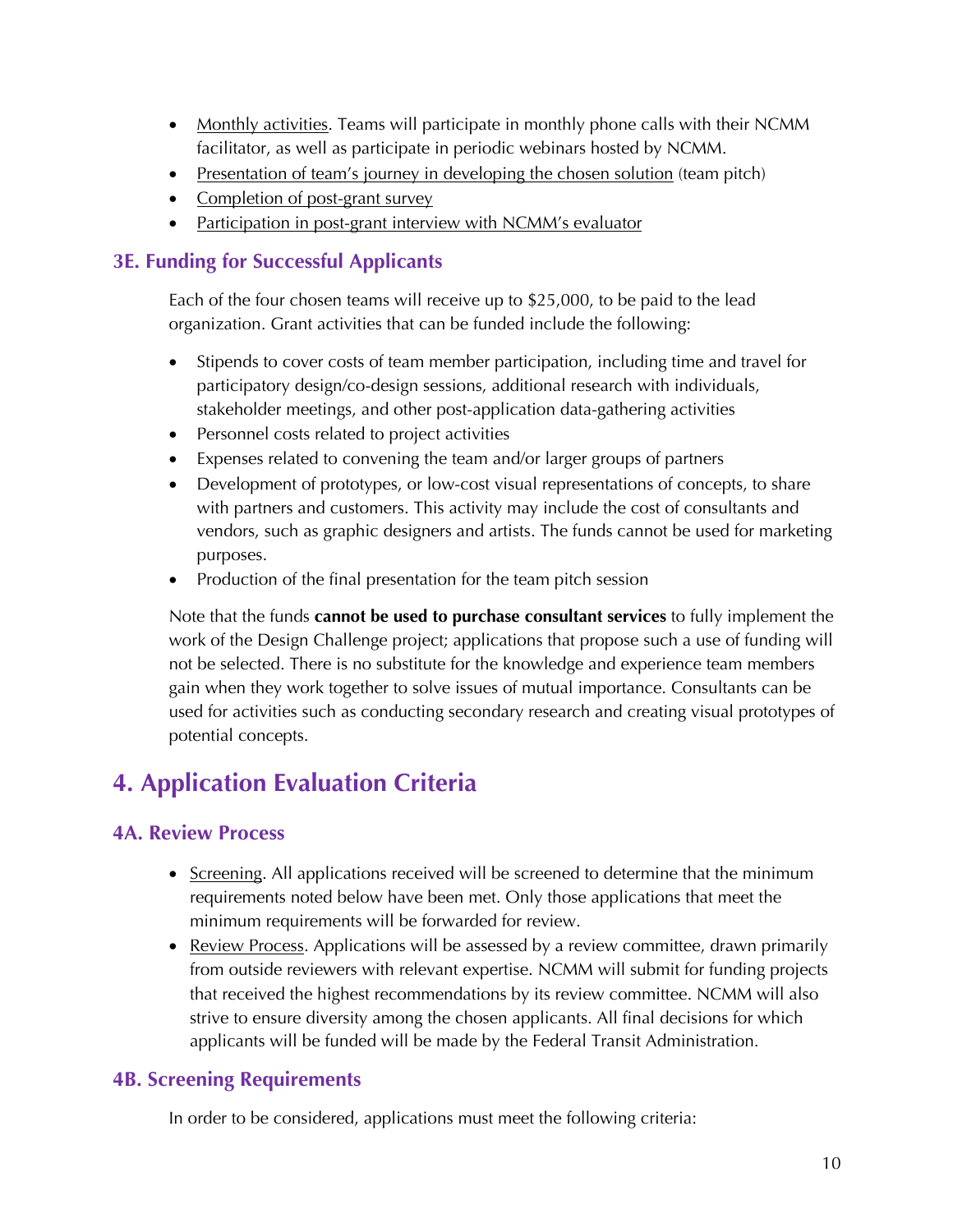- Complete application is received by email by the deadline.
- The application is submitted as single PDF document.
- The application addresses all required elements.
- The lead organization meets eligibility requirements and the lead organization or similarly composed team has not previously received an NCMM Design Challenge grant.
- The lead organization is registered in the federal System for Award Management database (https://www.sam.gov) as being eligible to receive federal funds.
- Total grant funds requested do not exceed \$25,000.
- The team has not already designed or implemented a solution for the need identified in the application.

Only the applications meeting these requirements will be sent to the review committee.

# **4C. Application Scoring**

Applications will be rated by the review committee on the basis of highly recommended (HR), recommended (R), and not recommended (NR) in the following areas:

- 1. Team leadership:
	- a. The proposed lead organization submitted a letter with all required elements, and has provided evidence of its capacity to undertake this project and lead the team in completing all required deliverables within the grant period.
- 2. Commitment of Core Team Members:
	- a. The team members represent the key partners related to the mobility challenge to be addressed, and include at least one customer/end user from the target group and at least one nonprofit or public transportation provider.
	- b. Each individual team member has provided a **personalized** statement indicating his/her interest in and commitment to solving this chosen mobility challenge.
	- c. Each individual team member articulates a role for themselves (e.g., bringing their network to the table, offering unique skills and experiences) in participating with this project.
- 3. Understanding of the mobility challenge and the target population to be addressed. The team has demonstrated its understanding of the challenge through the following components in its application:
	- a. An actionable focus question to direct the team's work
	- b. A well-defined target population
	- c. A well-defined community
	- d. Citing of sufficient data to demonstrate that the team has a solid understanding of the mobility challenge to be addressed.
- 4. Scope of the Project and Target Outcomes. The proposed scope of the project (e.g., target population, potential impact), as described in the application narrative, will address a significant mobility challenge in terms of the total numbers or percentage of the target population that would be impacted by the implementation of the project.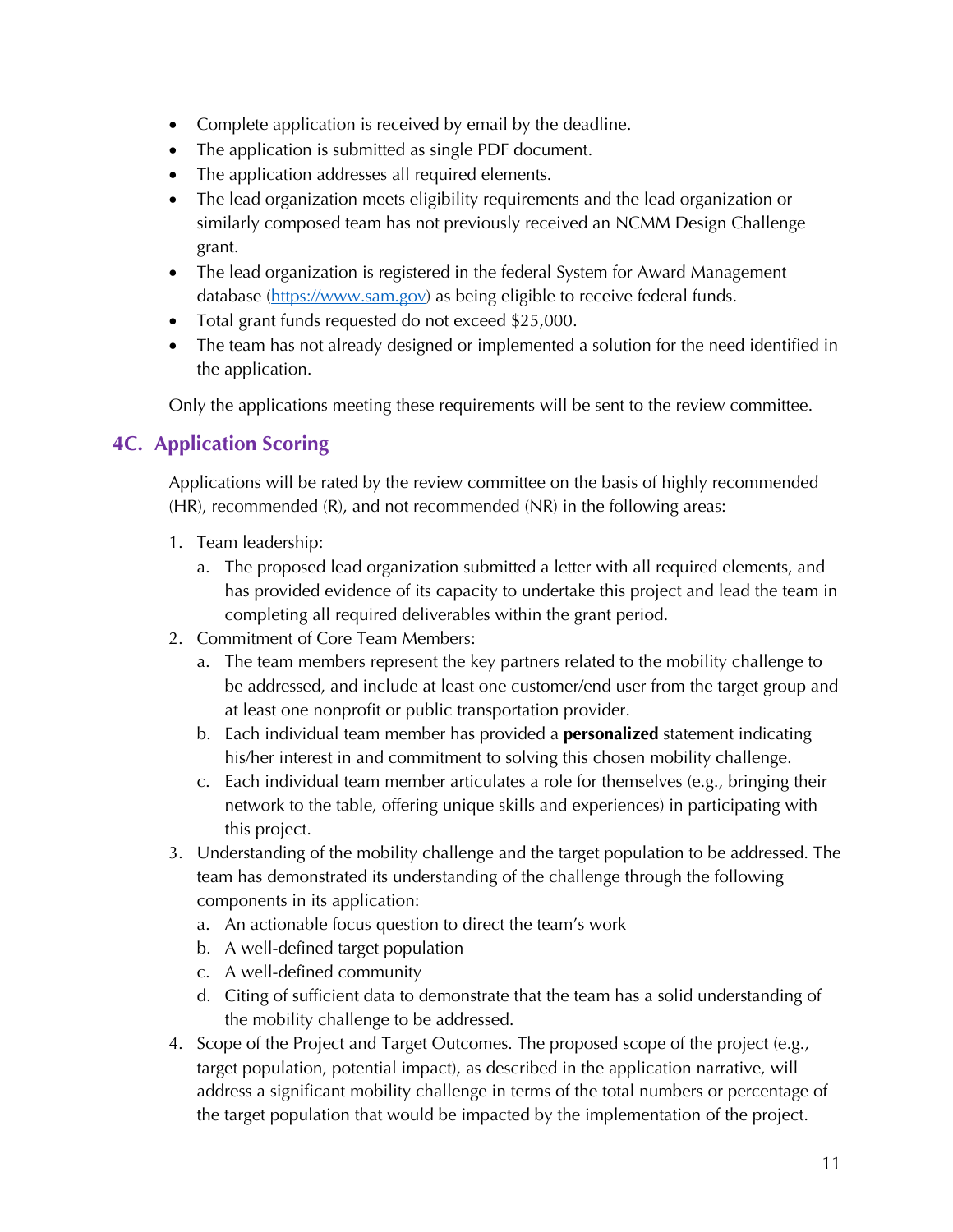- 5. Budget.
	- a. The projected costs and rationale for those costs are clearly explained.
	- b. Projected budget is reasonable for the proposed scope of activities.
	- c. The applicant has not included a significant amount of funding for consultant activities that would substitute for the team members' participation in all key activities of the project.

# **4D. Selection**

The review committee will make its recommendations based on the following guidelines:

- Applications rated as highly recommended (HR) will be those that receive "HR" in at least four categories, and receive no "NR" ratings.
- Applications rated as recommended  $(R)$  will be those that receive "HR" in at least one category and receive no "NR" ratings.
- Applications rated as not recommended (NR) will be those that receive "NR" in one or more categories.

# **5. Application Instructions**

# **5A. Application Instructions**

Deadline for receipt of application: July 15, 2022, 11:59 PM ET.

Directions for submitting application. A complete application will be a single PDF document, combining all of the above components. Application packages should be emailed to William Reckley, reckley@ctaa.org, by the submittal deadline. Applications submitted via other methods will not be considered. Questions during the application period can also be addressed to William Reckley, reckley@ctaa.org; answers will be posted on the NCMM website [nc4mm.org/design-challenge-2022].

# **5B. Minimum requirements.**

*All* of the requirements listed below must be met in order for an application to be forwarded to the review committee for consideration:

- Complete application is received by email by the deadline.
- The application is submitted as single PDF document.
- The application addresses all required elements.
- The lead organization meets eligibility requirements and the lead organization or similarly composed team has not previously received an NCMM Design Challenge grant.
- The lead organization is registered in the federal System for Award Management database (https://www.sam.gov) as being eligible to receive federal funds.
- Total grant funds requested do not exceed \$25,000.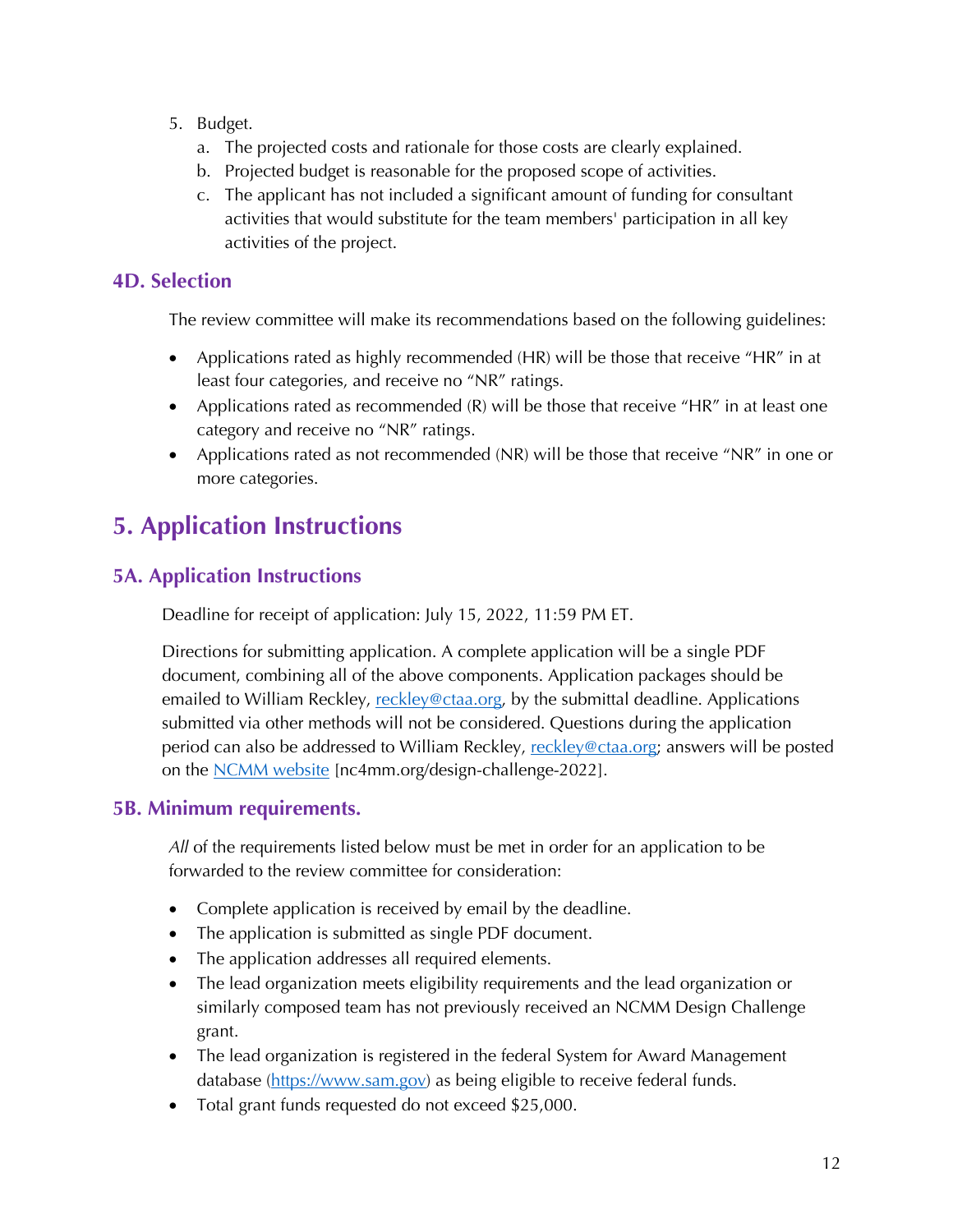• The team has not already designed or implemented a solution for the need identified in the application.

# **6. Application Package**

After completing the pre-application activities, please complete the following application. The application package includes three sections:

- A. The grant application proposal narrative
- B. The grant budget form and accompanying budget narrative
- C. Lead organization commitment letter

#### **6A. Proposal Narrative**

Applicants who wish to have their proposal considered must follow the exact outline below and include all elements in the outline. Applicable sections of the application information included above are noted in parentheses.

- **1.** Name your community (e.g., northwest Florida, Johnson City, Washington & Lee Counties)
- **2.** Total funds requested. Total amount of NCMM project funds requested (maximum \$25,000). No local match dollars or in-kind contributions are required apart from the team members' time, effort, and commitment to the project
- **3.** Lead organization. The official legal name, address, and telephone number of the organization that is submitting the application and would be contracting for the grant. Lead organization must also provide their DUNS number or unique entity identifier (UEI) with their application. (Section 2A)
- **4.** Person submitting the application. Name of the person legally authorized to submit the application, answer questions about the application, and negotiate for and contractually bind the organization. Must be employed by the lead organization. Include address, phone, and email.
- **5.** State the challenge area your team has chosen from the list provided in section 1D. If teams are interested in applying for more than one challenge area, they may submit an additional application. However, each selected applicant will be funded to respond to only one challenge area. (Section 1D)
- **6.** Describe your focus question and indicate how you feel the scope of the focus question is actionable. (150 words or less; Section 1D)
- **7.** Describe your target community in detail. (150 words or less; Section 1E)
- **8.** Describe your target population in detail. (150 words or less; Section 1E)
- **9.** Describe the team's understanding of the problem (750 words or less; Section 3B) The team should summarize the problem it will address, summarize anecdotal and other first-hand information on the problem, summarize data from existing applicable secondary research, and any other information to help reviewers determine their level of understanding. In this section, it should be clear that the team has consulted and/or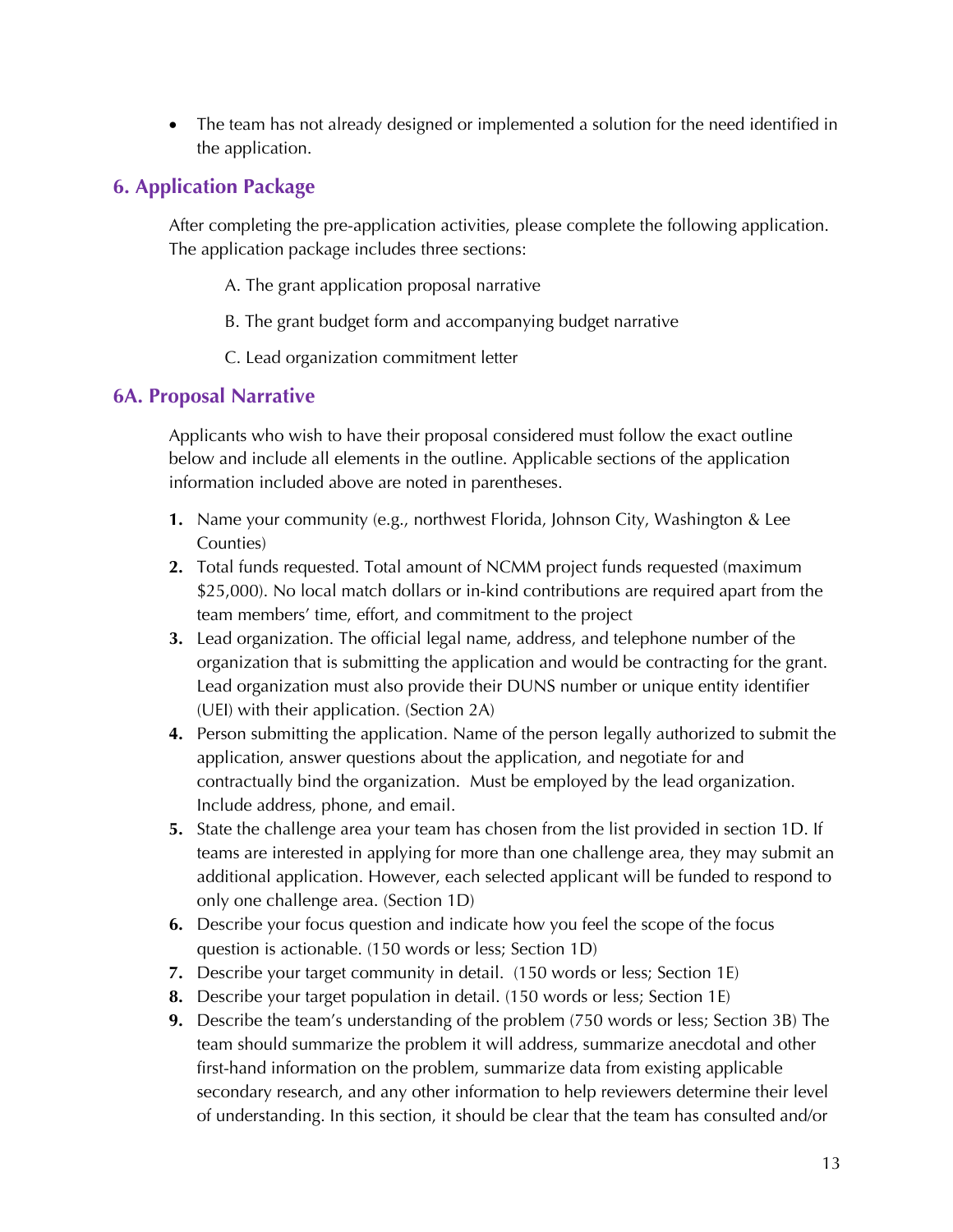represents those closest to the problem who have deep first-hand knowledge of the problem. The team should also identify needed primary research (to be conducted after team is accepted as an NCMM Design Challenge grantee.

- **10.** Who are your team members? (Section 2B and 2C). Please list team lead[s] first and designate them as such. For each team member, please include the following:
	- Name
	- Title and Organization
	- City and State
	- Phone number and email
	- A personalized brief statement (no more than 150 words each) from each team member that explains why the member wants to participate in the project; indicates their commitment working with the team on its chosen mobility challenge for the *entire* planning grant process and participate in all activities; describes the team member's expertise, experience, and/or insights related to the team's chosen community mobility challenge the member will bring to the team; and identifies the personal and professional strengths the member will bring to the team's project. This statement should be written by each individual. **Statements that have been clearly duplicated and simply signed by team members will not be accepted**.

# **B. Proposed Budget**

**1.** Grant budget form.

An overall project budget should be provided that gives, at a minimum, the breakdown of proposed expenses. Please use the following table for creating your own proposed budget form. Each budget item proposed must be described in the accompanying budget narrative. Not all applicants will have expenses in each line item; simply enter a zero in items that will not be used. All contracts entered into as a result of this solicitation will be required to comply with all standard federal accounting requirements.

| Item                              | <b>Grant Funds</b> | In-kind Funds | <b>Total Project</b> |
|-----------------------------------|--------------------|---------------|----------------------|
|                                   |                    | (optional)    | Funds                |
| 1. Direct labor salaries or wages |                    |               |                      |
| 2. Fringe benefits                |                    |               |                      |
| 3. Contracted/consultant services |                    |               |                      |
| 4. Travel                         |                    |               |                      |
| 5. Meeting costs                  |                    |               |                      |
| 6. Other direct costs (specify)   |                    |               |                      |
| 7. Indirect costs                 |                    |               |                      |
| 8. TOTAL GRANT BUDGET             |                    |               |                      |
| (requested funds not to exceed    |                    |               |                      |
| \$25,000                          |                    |               |                      |